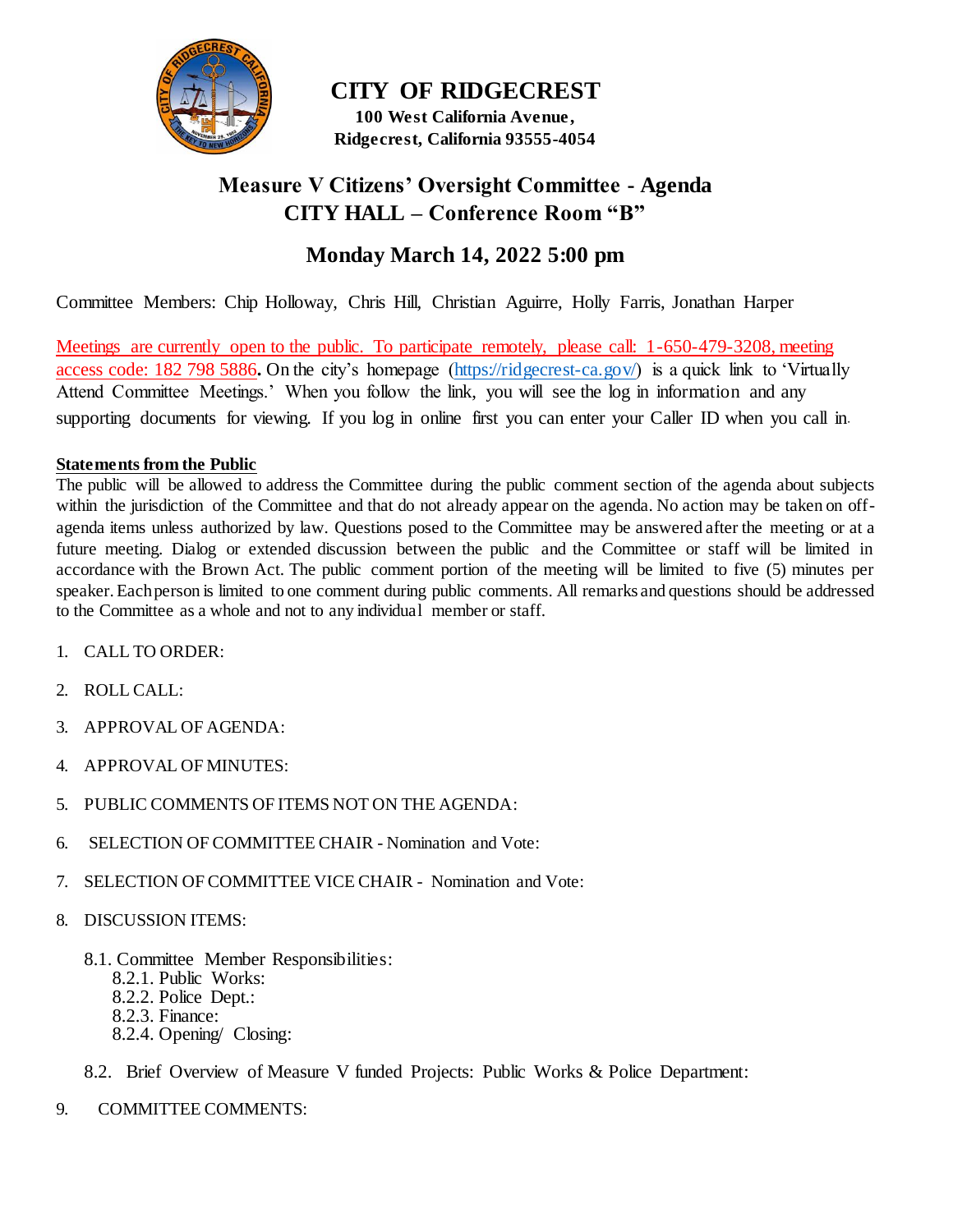### 10. STAFF COMMENTS:

- 11. FUTURE AGENDA ITEMS:
- 12. NEXT MEETING:
- 13. ADJOURNMENT: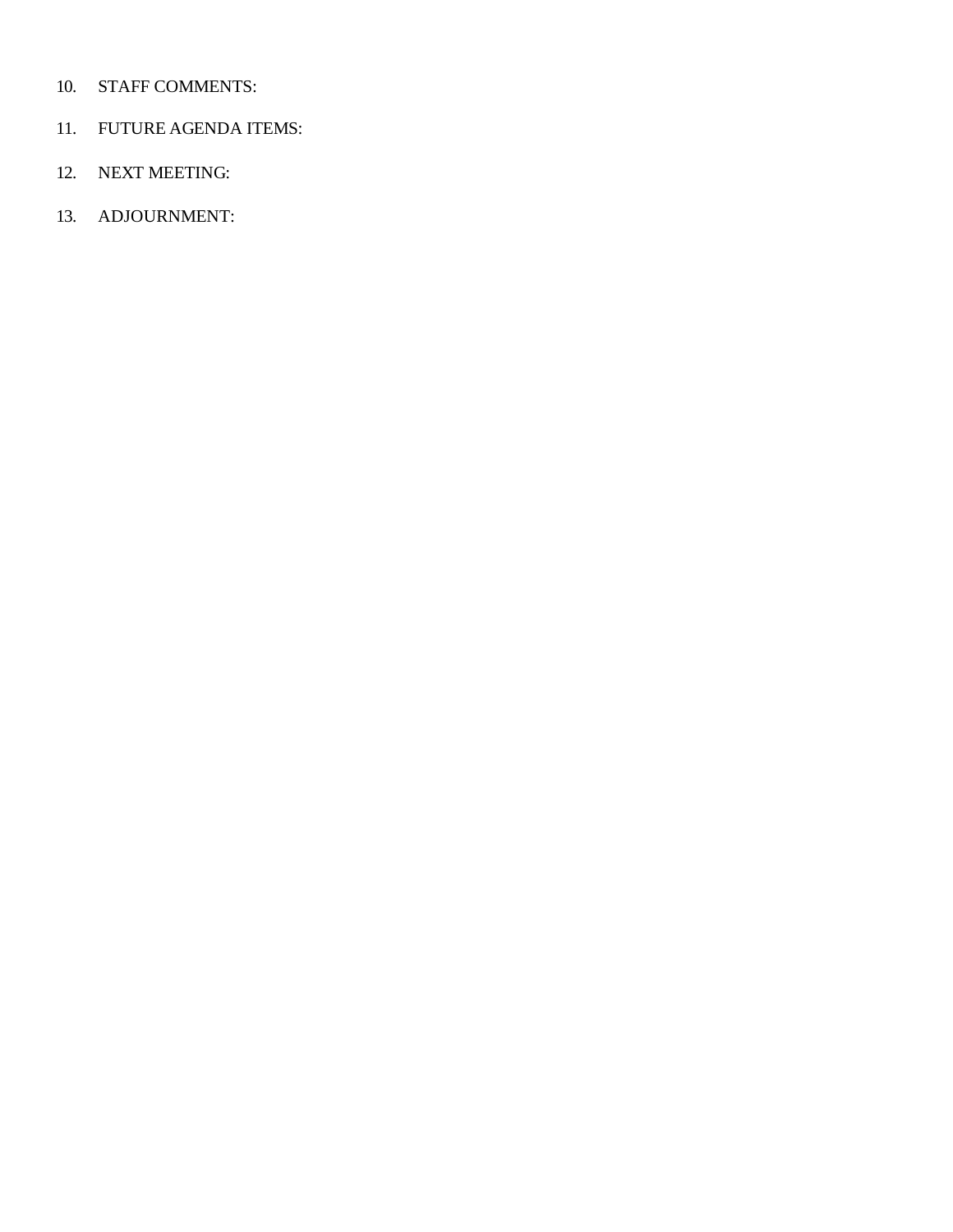

**CITY OF RIDGECREST 100 West California Avenue , Ridgecrest, California 93555-4054**

# **Measure V Citizens' Oversight Committee – Minutes CITY HALL – Conference Room "B"**

# **Monday February 7, 2022 5:00 pm**

Committee Members: Chip Holloway, Chris Hill, Christian Aguirre, Holly Farris, Jonathan Harper

Meetings are currently open to the public. To participate remotely, please call: 1-650-479-3208, meeting access code: 182 798 5886**.** On the city's homepage [\(https://ridgecrest-ca.gov/\)](https://ridgecrest-ca.gov/) is a quick link to 'Virtually Attend Committee Meetings.' When you follow the link, you will see the log in information and any supporting documents for viewing. If you log in online first you can enter your Caller ID when you call in.

### **Statements from the Public**

The public will be allowed to address the Committee during the public comment section of the agenda about subjects within the jurisdiction of the Committee and that do not already appear on the agenda. No action may be taken on offagenda items unless authorized by law. Questions posed to the Committee may be answered after the meeting or at a future meeting. Dialog or extended discussion between the public and the Committee or staff will be limited in accordance with the Brown Act. The public comment portion of the meeting will be limited to five (5) minutes per speaker. Each person is limited to one comment during public comments. All remarks and questions should be addressed to the Committee as a whole and not to any individual member or staff.

- 1. CALL TO ORDER: @1700
- 2. ROLL CALL: Committee Members: Chip Holloway, Chris Hill, Christian Aguirre, Holly Farris, Jonathan Harper
- 3. APPROVAL OF AGENDA:So Moved Chip Holloway, Seconded Chris Hill
- 4. APPROVAL OF MINUTES:First meeting of the year, no minutes to approve.
- 5. PUBLIC COMMENTS OF ITEMS NOT ON THE AGENDA: No Comment
- 6. SELECTION OF COMMITTEE CHAIR Nomination and Vote: Chip Holloway, All in favor
- 7. SELECTION OF COMMITTEE VICE CHAIR Nomination and Vote: Chris Hill, All in favor
- 8. DISCUSSION ITEMS:
	- 9.1. Review Handouts: Reviewed the following material for committee members.
		- o Ordinance 16-02 (Measure V)
		- o Brown Act
		- o Role of Chair and Vice-Chair
		- o Chairing Meetings
		- o Making/Handling Motions

### 9.2.FY 19/20 Measure V Committee Report: Reviewed FY19/20 report.